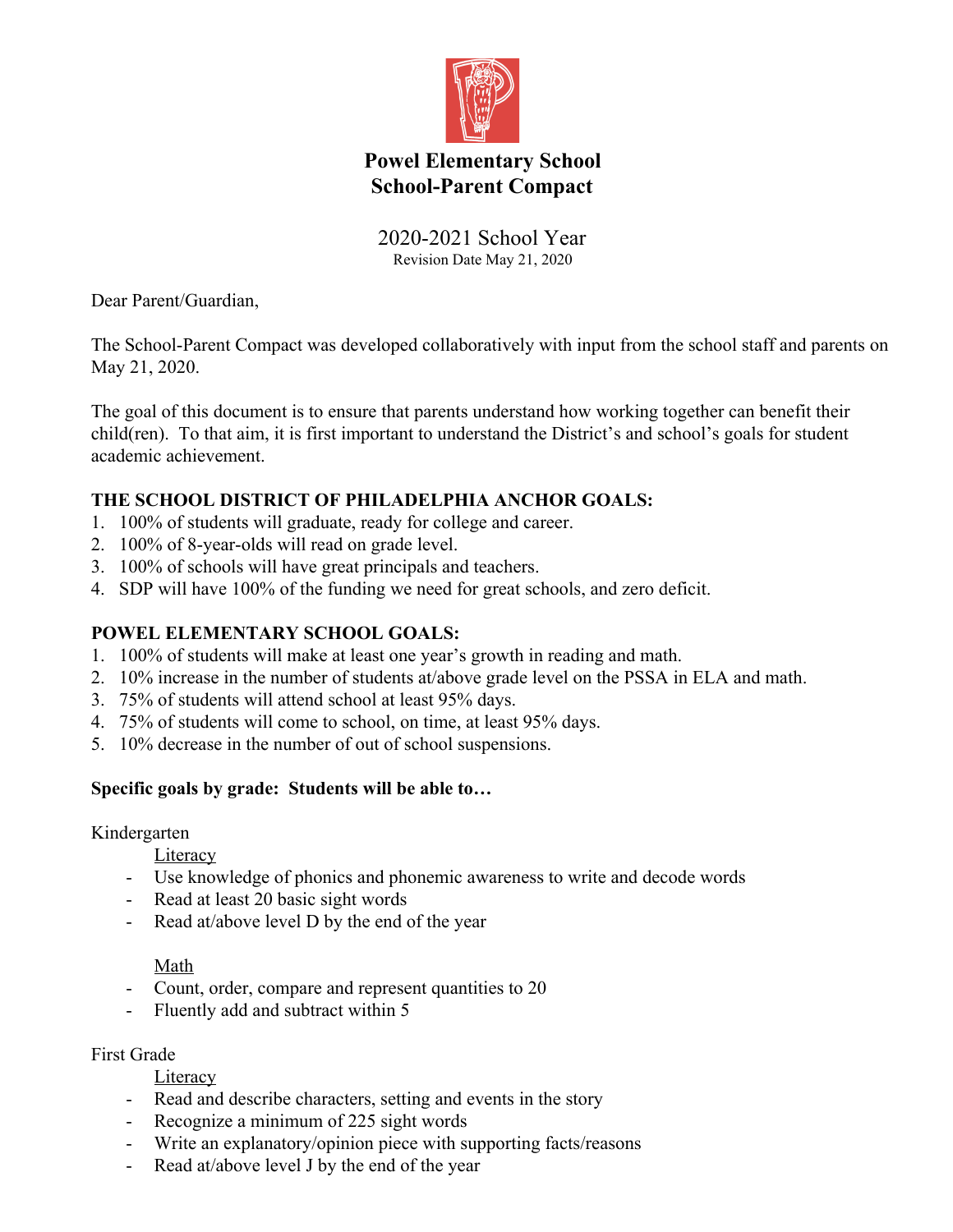Math

- Develop an understanding of addition and subtraction
- Develop an understanding of place value (tens and ones)

#### Second Grade

**Literacy** 

- Read with fluency and comprehension (4Ws: (who, what, where, when, why), plot structure, point of view, and cause & effect)
- Write a multi-paragraph explanatory/opinion piece with supporting facts/reasons
- Read at/above Level L by the end of the year

### Math

- Build fluency with addition and subtraction facts
- Extend knowledge of place value (ones, tens, hundreds, thousands)

### Third Grade

**Literacy** 

- Read with fluency and comprehension and cite evidence to support assertions
- Write well developed multi-paragraph explanatory/opinion piece with supporting facts/reasons
- Read at/above Level P by the end of the year

# Math

- Develop an understanding of multiplication and division and strategies for multiplication and division within 100
- Develop an understanding of fractions

# Fourth Grade

**Literacy** 

- Read with fluency and comprehension and cite evidence to support assertions
- Write with strong evidence, purposeful organization, transitions, headings, examples and quotations
- Read at/above Level S by the end of the year

#### Math

- Develop fluency with multi-digit multiplication and division operations
- Develop a more sophisticated understanding of fractions (adding and subtracting, finding equivalent fractions and comparing fractions)

To help your child meet district and school goals, the school, you, and your child will work together:

# *SCHOOL/TEACHER RESPONSIBILITIES:*

Powel School, and/or its teachers will:

- 1. Provide a safe and supportive learning environment for all students.
- 2. Coordinate school resources to help support the academic and social success of every student.
- 3. Clearly communicate school and classroom policies that directly impact student learning.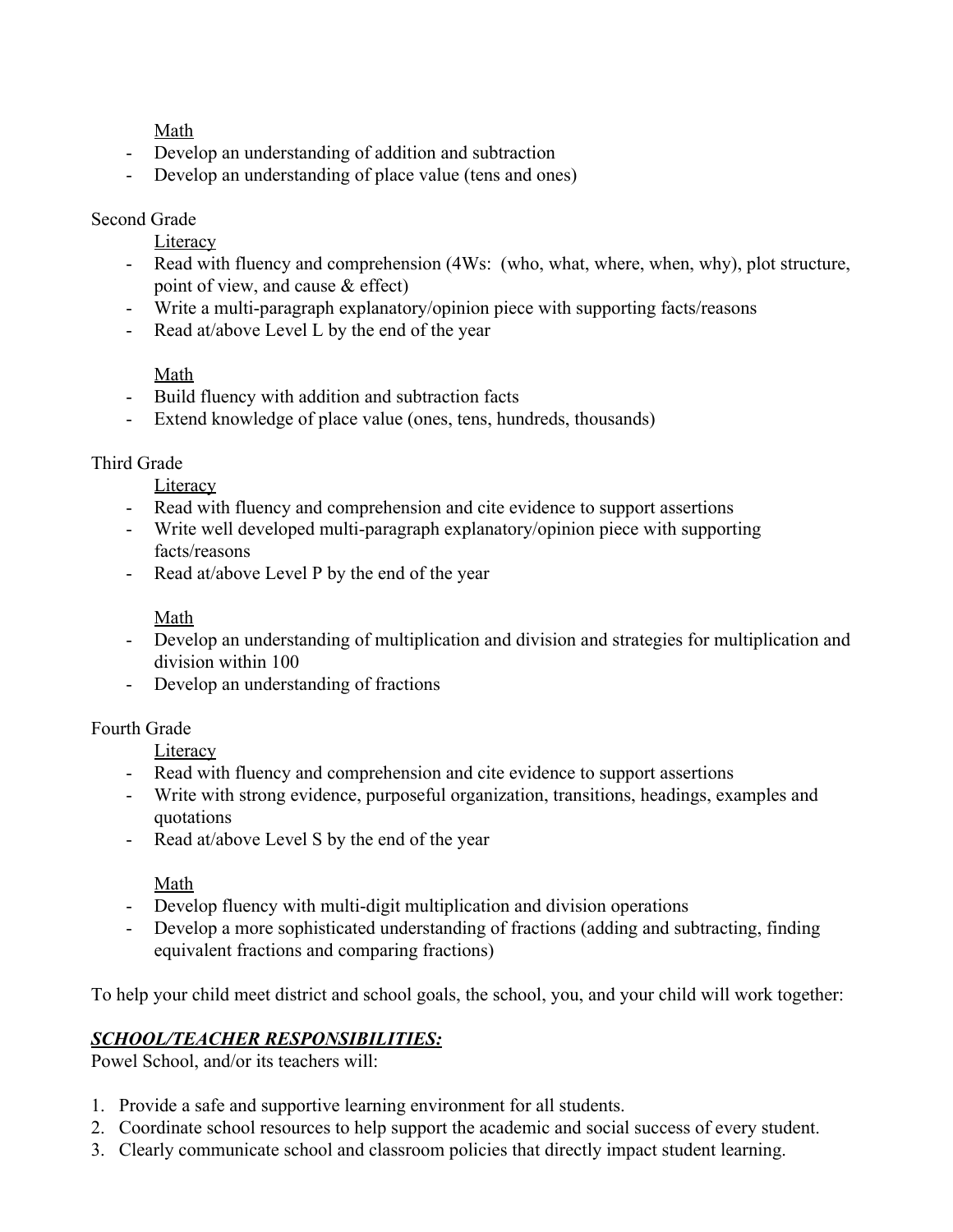- 4. Communicate regularly with parents regarding the progress of their child (e.g. Class Dojo, Interim Reports, Progress Reports).
- 5. Offer workshops, academic houses and other school events to equip parents with information and strategies to support their child's success.

# *PARENT RESPONSIBILITIES:*

We, as parents, will:

- 1. Support school-wide expectations for behavior.
	- a. Cooperative
	- b. Attentive
	- c. Respectful & Responsible
	- d. Empathic
	- e. Self Controlled
	- f. Peaceful Problem Solvers
- 2. Ensure that my child is in school at least 95% of the days and on time.
- 3. Limit and monitor television time and use of electronics and social media.
- 4. Communicate regularly with my child's teacher(s) to stay informed of their progress and to address any concerns.
- 5. Ensure that home assignments are completed with care.

### *STUDENT RESPONSIBILITIES:*

- 1. Practice **CARES**, each day, by being:
	- a. Cooperative
	- b. Attentive
	- c. Respectful & Responsible
	- d. Empathetic
	- e. Self Controlled
- 2. Follow directions the first time.
- 3. Complete all home and class assignments.
- 4. Be a peaceful, problem solver.

#### **COMMUNICATION ABOUT STUDENT LEARNING:**

Powel School is committed to frequent two-way communication with families about children's learning. Some of the ways you can expect us to reach you are:

- 1. Email (see email list of all staff on our website)
- 2. Class Dojo
- 3. Parent Conferences
- 4. Quarterly Newsletter
- 5. Text Blasts
- 6. Phone and Robo-Calls
- 7. Parent Portal
- 8. Progress Reports
- 9. Report Cards
- 10. Tuesday Folder